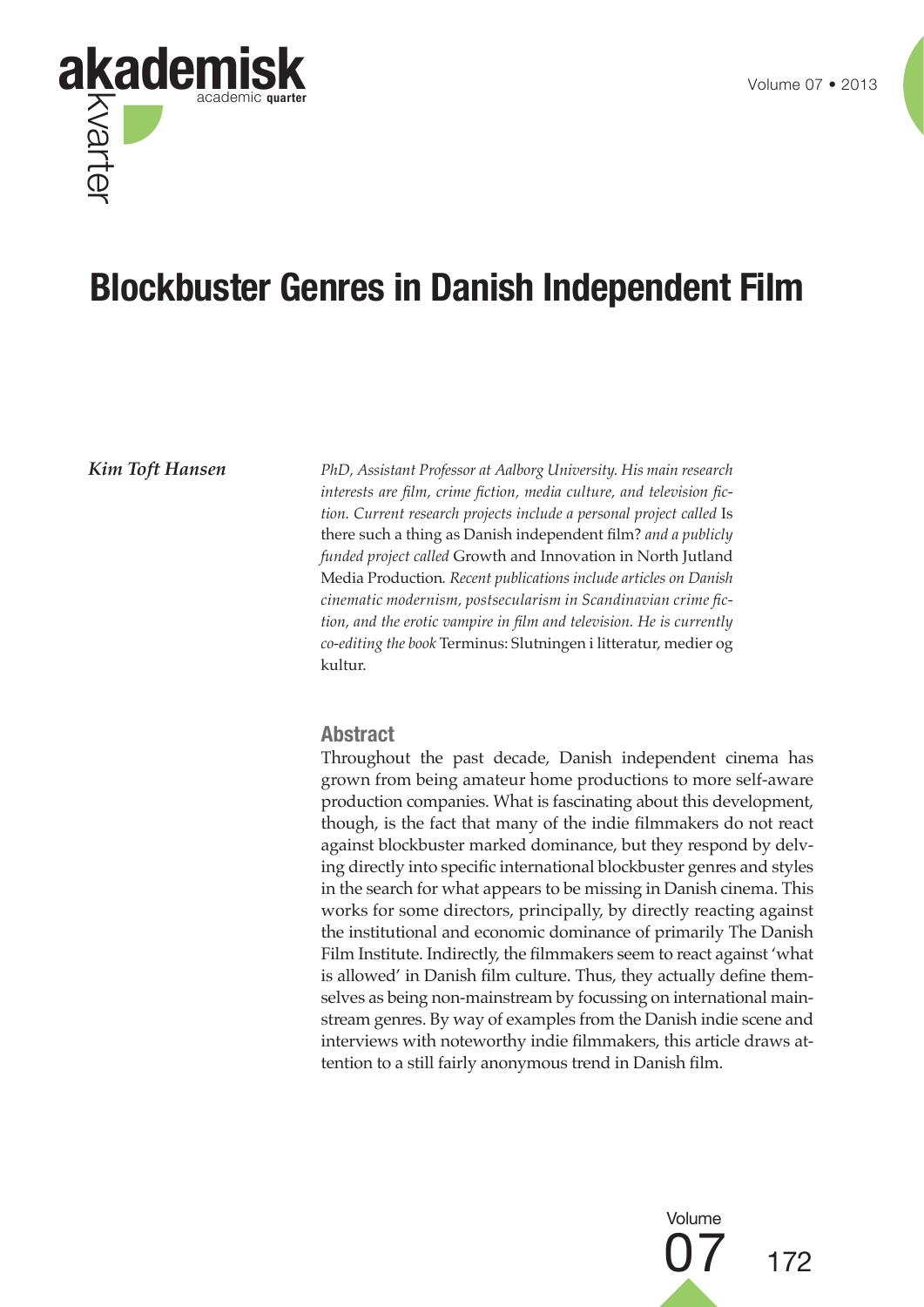

*Keywords* Independent film, Danish cinema, blockbuster genres, amateur cinema, film culture.

> 'When you're independent in Denmark, you're independent *from* the institute.' Director Shaky González

### **Framing: indies rising?**

Throughout the past decade, Danish independent cinema has grown from being amateur home productions to more self-aware production companies. What is fascinating about this development, though, is the fact that many of the indie filmmakers do not react against blockbuster marked dominance, but they respond by delving directly into specific international blockbuster genres and styles in the search for what appears to be is missing in Danish cinema. This works for some directors, principally, by directly reacting against the institutional and economic dominance of primarily The Danish Film Institute. Indirectly, the filmmakers seem to react against 'what is allowed' in a Danish film culture. Thus, they actually define themselves as being non-mainstream by focussing on international mainstream genres. By way of examples from the Danish indie scene and interviews with noteworthy indie filmmakers, this article draws attention to a still fairly anonymous trend in Danish film.

One objective of this article is to probe the ground for research into Danish independent cinema; no research has been done so far. This means that I need to frame my analysis with a short historical account of such productions in Denmark. My main focus of the article is, however, to introduce and highlight some of the generic and stylistic processes in the Danish indiefilm culture at present. My empirical material is procured through several e-mail interviews, which is a fairly new qualitative research method with both obvious advantages and drawbacks (Meho, 2006; Opdenakker, 2006). Here, I do not have room to delve deeper into the epistemological framework of such interviews, but I would like to underline the most important benefits. Lokman I. Meho stresses that the lack of in-person contact in online communication may, by virtue of anonymity, result in 'little accountability' (Meho, 2006, p. 1289). However, this implies that the opposite may be the case as well when the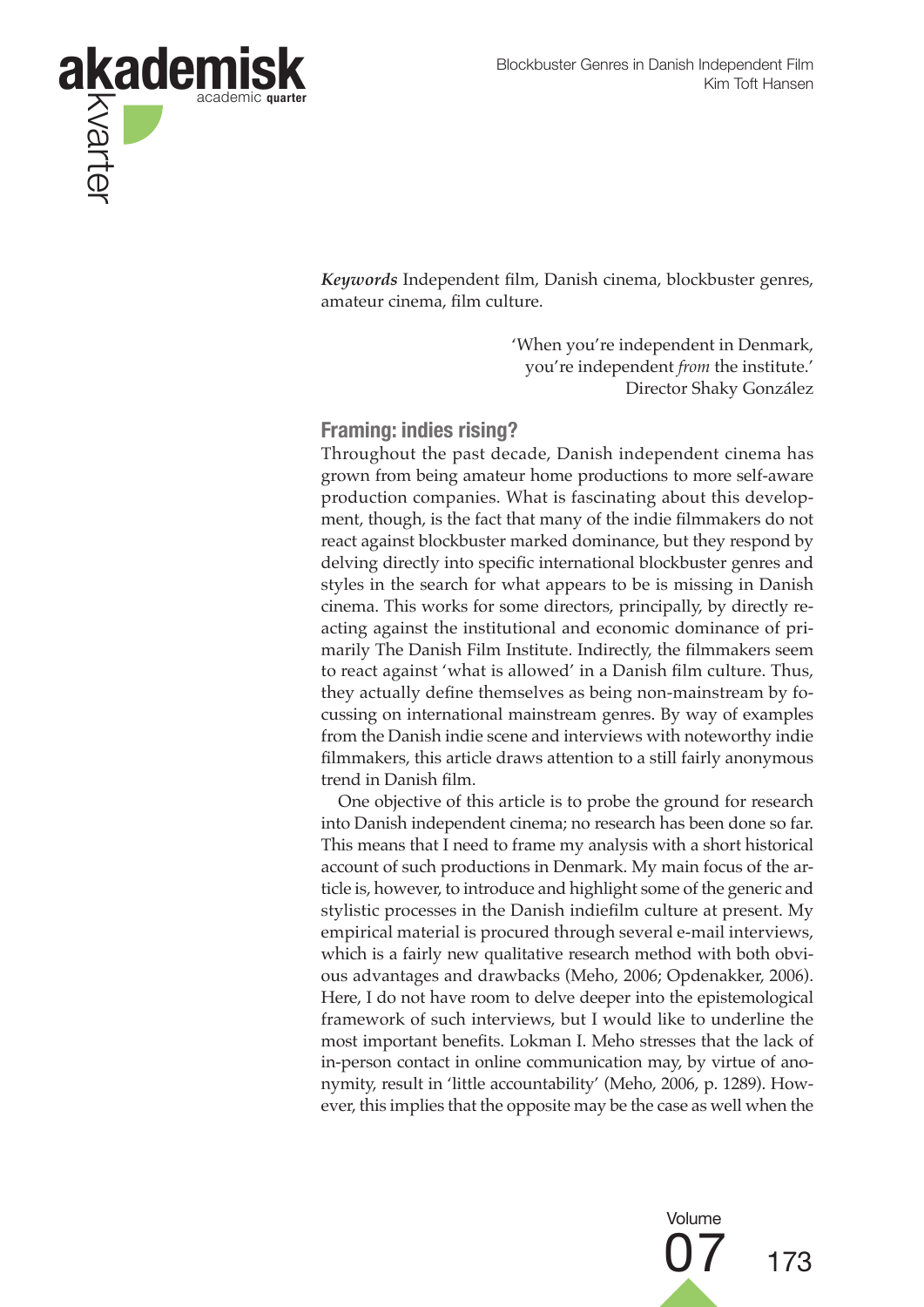

participants are clearly named. In my case, the participants have been very interested in providing information about their film background in order to gain a voice in the film culture. The drawback here may be that I could be used as a marketing tool, which is why I must underline that I do not necessarily agree with the filmmakers' contentions. My interest is rather to pose them as an existing 'understanding of social and cultural phenomena' (Meho, 2006, p. 1284): that is, indie filmmakers' reflections on genres and styles Danish cinema in general.

This article is then the first account of a fairly unheard voice in the Danish film culture and as such the aim is to describe what we see and why we see such reactions. In essence, I realised that a number of my interviewees from the indie milieu independently drew attention to structural mechanisms regarding the presence and absence of certain genres in Danish film. 'DFI and the various consultants through the years dislike the support for genre film', says director Sohail A. Hassan. This means that I combine, substantiate and explain my findings through e-mail interviewing with a hypothesis about genre and style developments in Danish film: some genres and styles have had very little room in the established Danish film culture. $1$ 

#### **Independent cinema: a Danish film culture?**

Already accentuated in his book title, Michael Z. Newman locates *independent cinema* as 'an American film culture' (Newman, 2011). Of course, the concept in itself has its roots in American cinema and has existed almost as long as film production has been going on. The term 'independent' was allegedly originally used as a description of filmmakers that refused to join The Motion Picture Patent Company, founded 1908 (King, 2005, p. 3). The patent company was declared 'an illegal restraint of trade' (King, 2005, p. 3) in 1915, but was soon replaced by a dominant Hollywood studio system from which to be independent.

Through the history of American cinema, independent cinema has been more or less referred to as being in opposition to Hollywood – defined as both 'a literal place and a state of mind' (Holm, 2008, p. 17). I cannot delve deeply into this conceptual discussion here, but a few things seem to be certain if we confer with titles dealing with indie film cultures: a) the idea of independence is by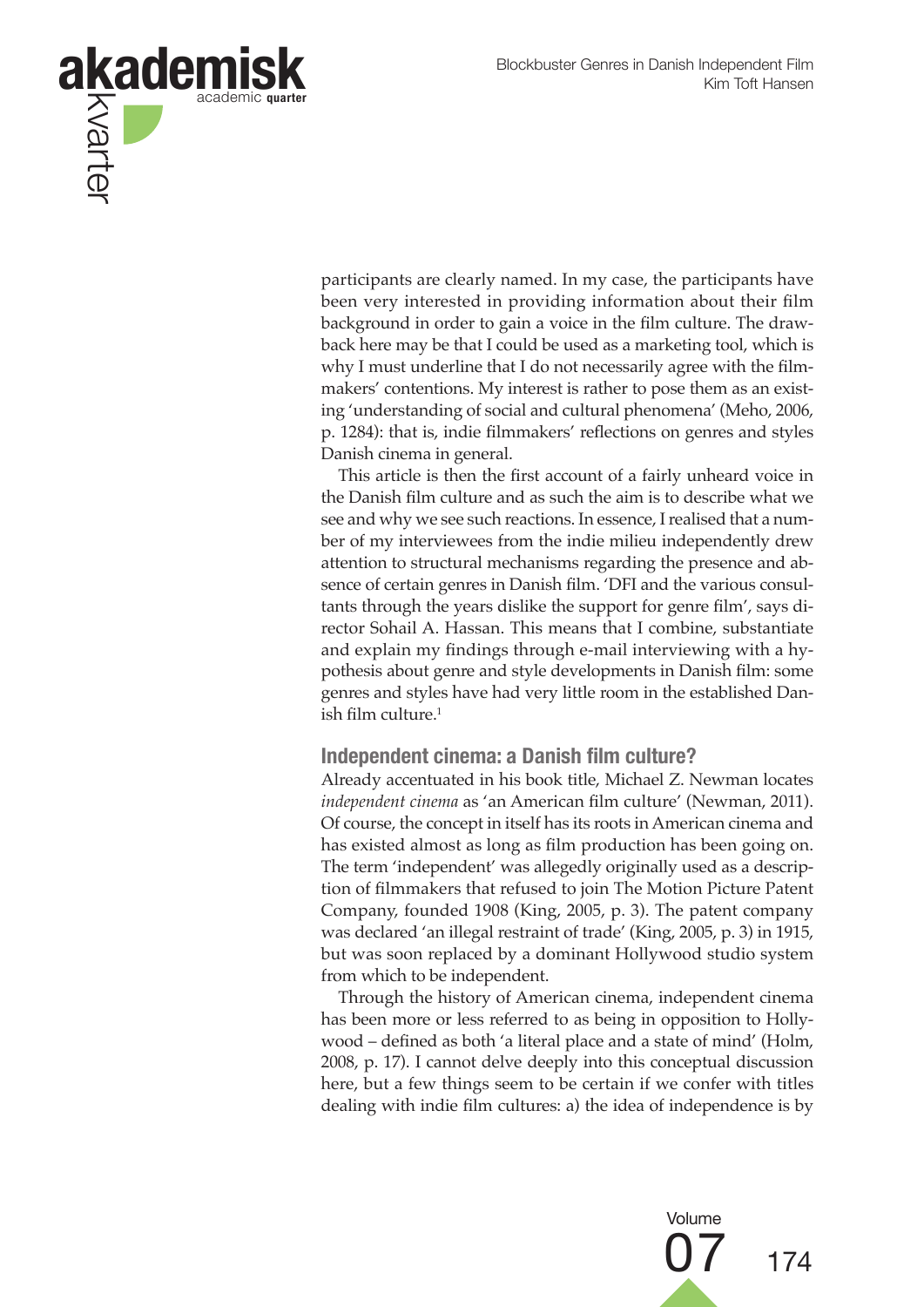

all means difficult to define; b) independency is a historical variable that evolves in relation to a film culture at a certain time and place; c) approaches to independent cinema need a contextual approach (Holm, 2008; Horsley, 2005; Merritt, 2000; King, 2005; Newman, 2011; Berra 2008). There is, so to speak, certainty about the uncertainty of the concept.

One obvious question may therefore be: Why do I use 'independent cinema' as a term if it is so vague and imprecise? I do so because a range of directors, producers, actors and screenwriters in Danish cinema employ the term as a way of assigning themselves a certain – voluntary or imposed – role in the Danish film culture. The association *IndieFILM Denmark* – founded by producer, actor and director Mustafa Ali in 2010 – underlines the appropriation of the concept in the name of the organisation. Director and actor Kim Sønderholm emphasises the term's usefulness with reference to the fact that a lot of the filmmakers – though they are not necessarily widely known – actually make a living in the overall film industry as such. He objects, hence, to the idea of 'amateur cinema' and shows some reluctance towards a reference to 'underground film', because Danish independent cinema for the most part is involuntarily underground. Sønderholm describes the concept as a way of showing that there are filmmakers who are doing something different from mainstream Danish film production.

D.K Holm refers to the fact that the concept of independent cinema – by way of, for instance, the production company Miramax – may have lost its value because it has become 'a marketing tool' (Holm, 2008, p. 13). Danish independent cinema may have a hint of this, but the appropriation of the term is, in this case, rather an attempt to gain a voice in a film culture dominated by powerful actors. This culture – reply several of my interview respondents – is stylistically and generically marked by *social realism* or *folk comedy*.

Is this, then, something new in Danish film? Not really. Danish film culture has, at least throughout the second half of the twentieth century, given birth to critique of the establishment. Both a reorganisation of institutionalised film subsidies and the Danish Film School was launched in the sixties, $2$  and a voice of protest was inevitable already among the first to be educated in the new system. Director Christian Braad Thomsen is an especially interesting example. Being among the first to be educated at The Danish Film School, he was as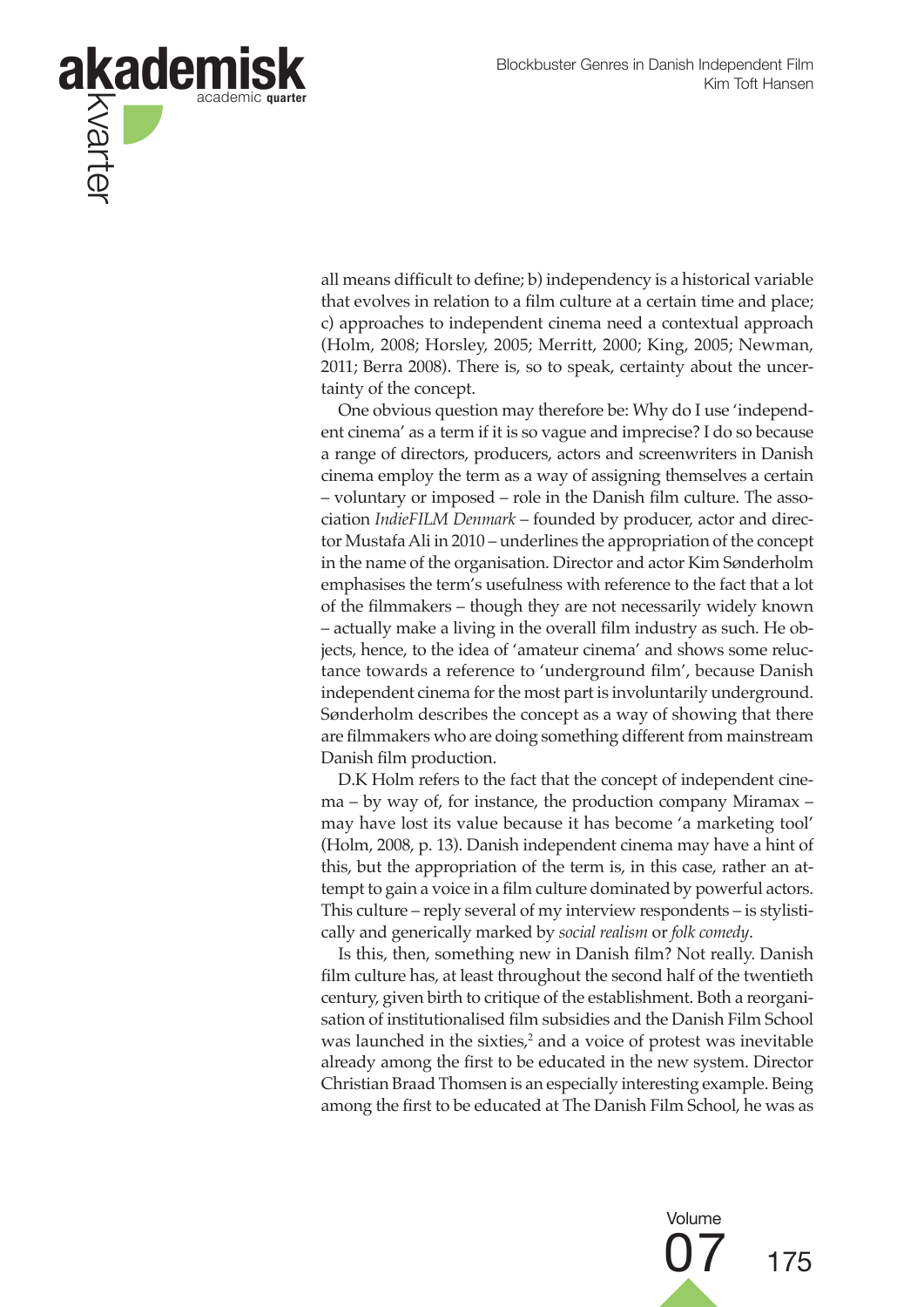

well among the first to turn against the dominance of both the film school and the Danish Film Institute. Both organisations are under management of the Ministry of Culture, which moreover makes his reaction a protest against the major funding institution as well as the overall cinema system of Denmark. The critique of the system was incorporated into his debut feature film *Kære Irene* (1971), which actually was funded by the film institute. However, afterwards he has had a hard time gaining subsidies from the institute.

The film company Zentropa was once as well considered an independent company (Horsley, 2005). Established in 1992 by producer Peter Aalbæk Jensen and director Lars von Trier, the company aimed at a break with traditional ways of production and the established film styles. This was severely voiced through the Dogma95 manifest, which was among other things a direct attack on genre cinema. However, today Nordisk Film – the largest production company in Denmark – holds the bulk of the shares of the company, and in that sense it may be difficult to insist on Zentropa as an independent film company. In some way, it may be considered 'a Danish industrial variant of Miramax': at first aesthetically and industrially on the outskirts of the contextual film culture, later turning into a major and leading player on the film market. Jake Horsley, however, does interestingly enough still consider Zentropa – and especially Lars von Trier's films – indie. Though, in his view Trier's films now wage war against Hollywood and not major operators on the Danish film market (Horsley, 2005). Indies by way of Horsley's argument about Zentropa still react against the Hollywood system.

These two examples are historical examples of independent players in Danish film culture that is clearly separable from recent Danish indiefilm with its direct focus on popular genres. However, they never decidedly defined themselves as 'indies' in the way that the recent and nascent Danish independent film has been doing as an outward method of gaining public attention. It may, though, be doubtful that all new, small and low-budget Danish production companies should be viewed as reacting in exactly the *same* way towards the system. Production companies such as Lone Tower Visuals, Last Exit Productions and Cetus Productions are in different ways direct reactions towards the establishment, while companies such as Roberta Film and Bullitt Film produces low-scale productions while still considering themselves a part of an overall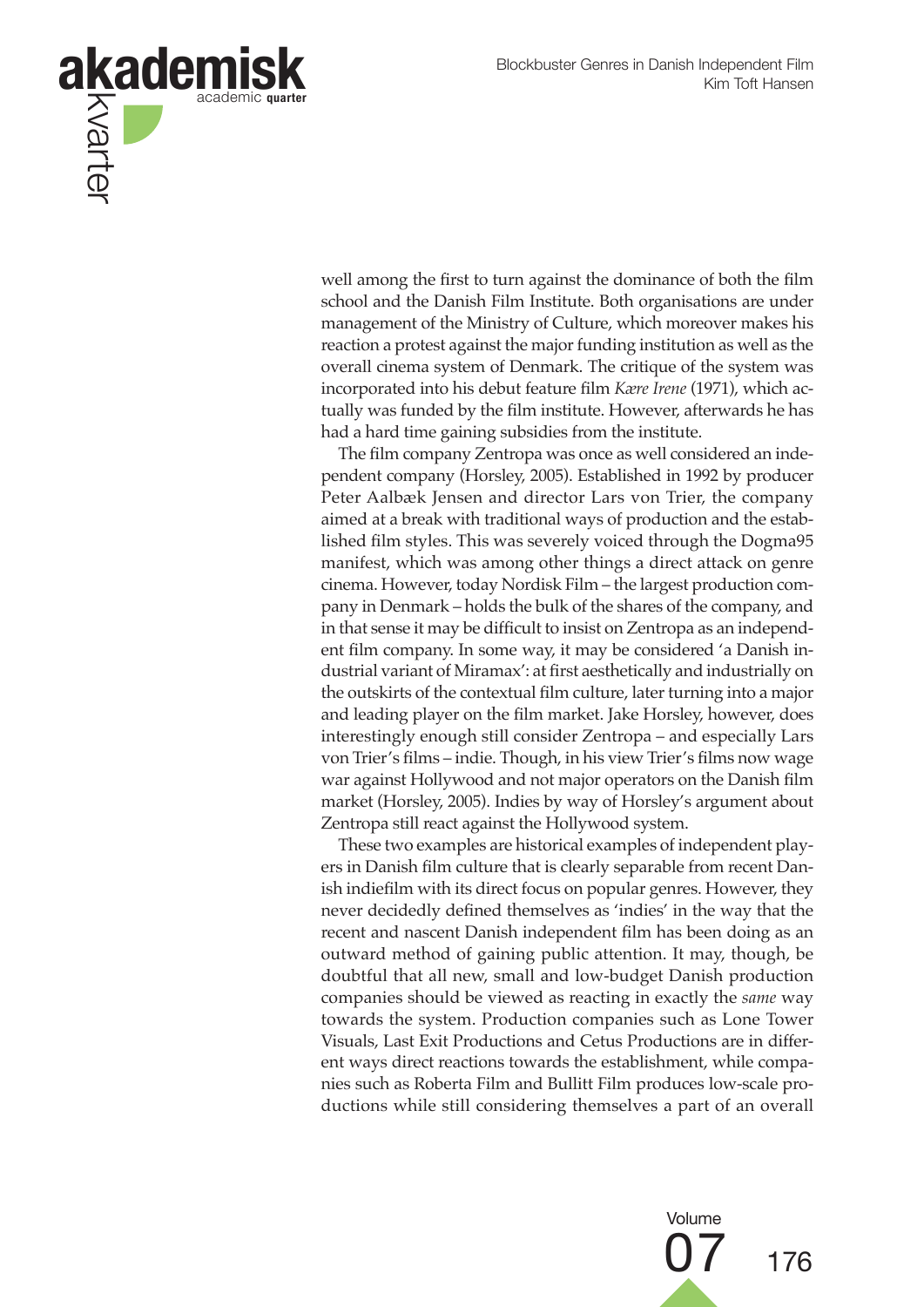

Danish film culture. However relevant this discussion is, I now leave it aside in order to describe the appropriation of blockbuster genres and styles in recent Danish indies.

**I want to make films that are larger than life**

Through the last decade or so, we have seen a wide range of new and small Danish production companies show up. D.K. Holm writes that independent cinema throughout film history generally 'mirrors advances in light-weight and inexpensive filmmaking technology' (Holm, 2008, p. 22). If that is the case, and it very much seems so, the recent *digital* development of recording equipment may be viewed as the sounding board underneath indies in the 21<sup>st</sup> century. This goes for international independent film as well with prevalent examples such as *The Blair Witch Project* (1999) and *Paranormal Activity* (2007). A specific horror genre or style such as 'found-footage-film' may have developed out of cheaper digital equipment. This development has influenced Danish indies as well: What IndieFILM Denmark does for upcoming filmmakers is for instance, among other things, to put recording and editing equipment at the producers' disposal. Anything goes, it seems, if the digital devices are used in a noteworthy stylistic manor. Your smartphone may even be a tool for film aesthetics, cf. Patrick Gilles and Hooman Khalili's American indie *Olive* (2011).

Newman focuses on what he calls 'indie realism', which is a way of describing American independent cinema in terms of character based drama, social engagement of the narrative and naturalistic stylistics and themes (Newman, 2011, p. 87-140). This does, of course, not apply to all productions in an indie culture that shows significant inclinations towards several popular genres. However, this special attention to realistic styles and narratives in American independent film (as a reaction towards Hollywood's so-called 'dream factory') suggests a different approach to a dissociation from the establishment than in Danish cinema where character drama, social engagement and naturalism have been a mainstream, institutionalised trend. The Irish-Danish director David Noel Bourke says about the scope of the Danish Film Institute: 'It seems there is a trend for more "socio-realistic" films, light comedies, children's films'. Bourke's off-hand hunch seems to apply to the history of Danish cinema where realism has had a strong position (cf. Hansen, 2013a;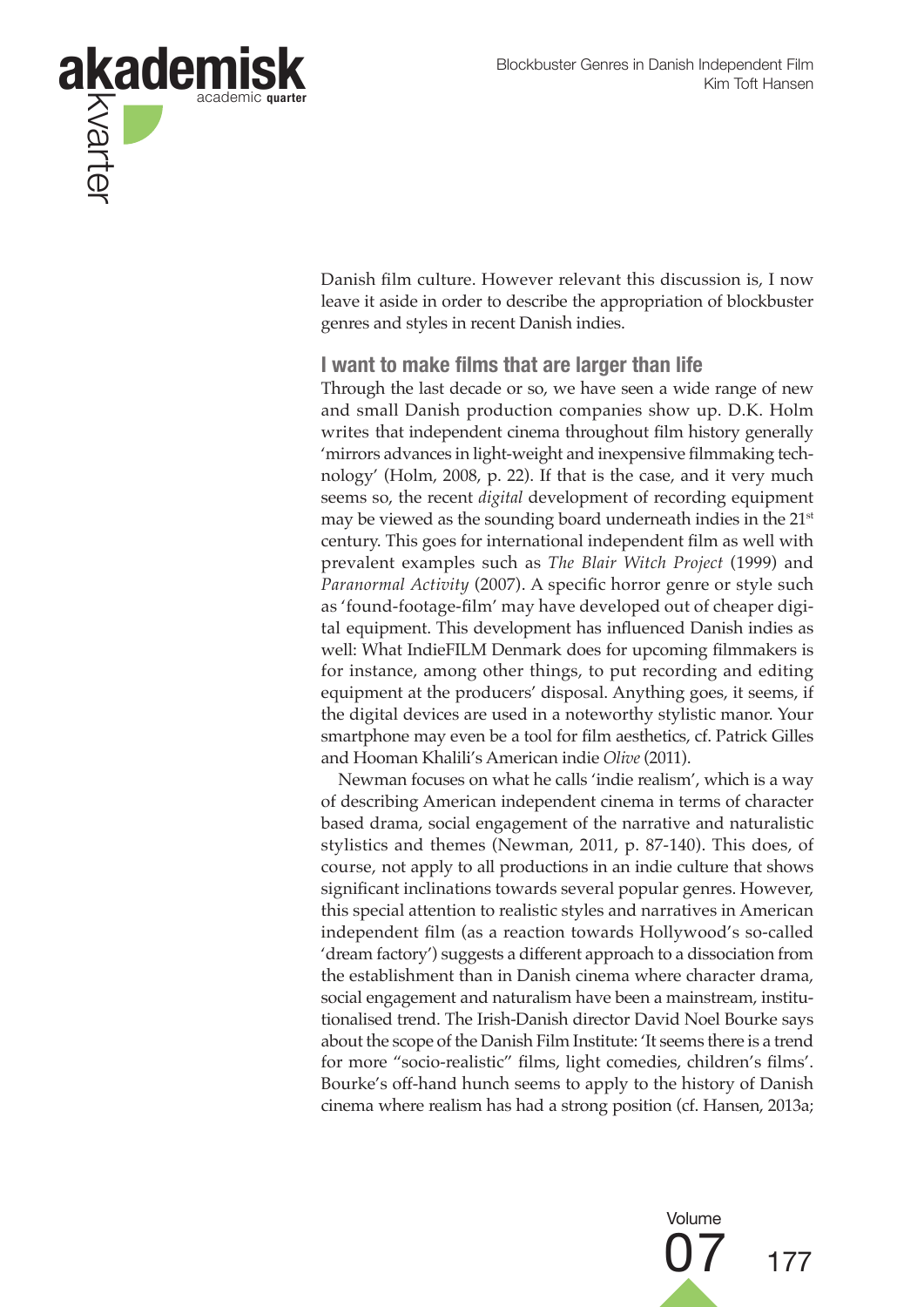

Langkjær, 2012). Several of my respondents claim that it is especially hard to receive attention from the film institute if the project is considered a piece of genre cinema. 'For a long time', says director Svend Ploug Johansen, 'it has been a joke in the horror environment that the film institute only supports social realism or folk comedy' (Lindberg, 2012, p. 26). What we see in Danish indiefilm, according to among others director Sohail A. Hassan, is a prevalent attention towards the genres and styles that receive very little overall attention in the established Danish film culture.

Regarding horror, Kim Sønderholm is a leading figure on the Danish indie scene. However, he has recently been pursuing an international career, but he is frequently used as an actor in Danish indies. His focus has, from the start, been horror seasoned with elements from thrillers and slashers. His debut film *Craig* (2008) is a lengthy study into the mind of a serial killer – a theme he reuses from his short film 'Mental Distortion' (2008). His two next movies, *Tour de Force* (2010) and *Little Big Boy* (2012), follow similar trends. Sønderholm's interest in horror is not only an aesthetic practice, but he employs horror as a special indie strategy: 'Luckily, especially the horror genre has so incredibly many fans who, at any price, want see whatever they can find', he says. 'Principally, it is a question of supply and demand'. This strategy has lead Sønderholm – and his films – into the English speaking market where his films have received some critical attention.

Several other directors in the indie environment focus on horror. The above mentioned Ploug Johansen calls his films 'indie-horror' and has, until now, directed short horror films such as 'Skizo' (2008) and 'Ansigtet' (2012) as well as a conspicuous horror stylised version of the H.C. Andersen story 'Historien om en mor' (2005). 'Ansigtet' was included in the compilation DVD *Supernatural Tales*  (2012) that includes sixteen Danish indie short horror films.<sup>3</sup> Nicolas Russel Bennetzon's *Glimt* (2006) is another noteworthy example: it is the first attempt to direct a Danish j-horror (Japanese horror) film. Casper Haugegaard's *Opstandelsen* (2010) is among the very few officially released Danish zombie-films. Slasher horror, besides Sønderholm's films, takes up some space as well: David Noel Bourke's *Last Exit* (2003) and Emil Ishii's *Rovdrift* (2009) are in this case good examples. In all, this special attention to horror on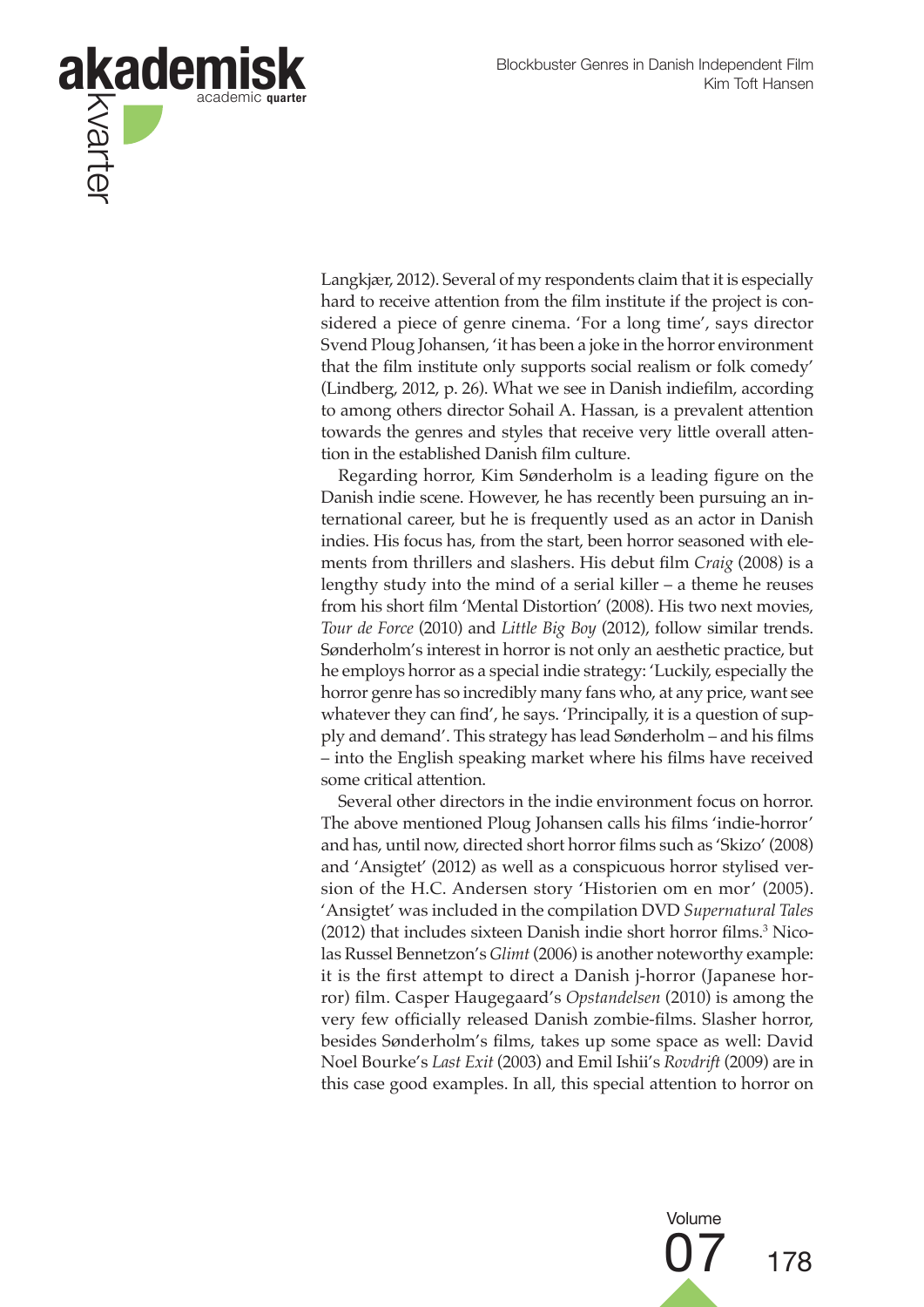

the indie scene is in some way a reaction towards a genre that receives little attention in the overall Danish production culture.

Of course, Danish film history includes some examples of the horror genre. In the 1990's the cooperation between director Martin Schmidt and writer Dennis Jürgensen resulted in two teen horror films. Subsequently, Schmidt made two additional horror films, but started directing television series during the 2000's. However, Schmidt and Jürgensen resumed the collaboration with *Bag det stille ydre* (2005), which was produced by the indie company Wise Guy Productions. In 2007, two horror films were released from larger established companies with institute subsidies: Hans Fabian Wullenweber's *Cecilie* and Martin Barnewitz's *Kollegiet*. One interesting borderline case is Carsten Myllerup. He was among the first director's to be educated at the Danish independent film school Super16. Afterwards, he was granted institute subsidies for his debut film *Midsommer* (2003), which in turn was remade by the American indie director Dan Myrick as *Solstice* (2008) (one of the guys behind *The Blair Witch Project*). Lastly, Ole Bornedal's *Nattevagten* (1994) has a profiled position as a groundbreaking Danish horror film, but these very few titles – only six state subsidized horror films in twenty years – never really established an actual *tradition* for horror in Danish film. The reasons for this may be various, but for indie directors this appears as hesitance from the film institute.

However, internationally there is too a certain drift, mentioned by Sønderholm, towards underground horror within various indie cultures – sometimes referred to as *sleaze cinema*. Indie horror in Denmark seems, then, to be going both ways: There is a search for a indie horror hit, on the one hand, while the producers, on the other hand, never state that they would turn down potential subsidies from the institute. Basically, horror has both its underground tendencies as well as an international blockbuster impact and both aspects are internationally clearly encompassed by the unexpected indie blockbuster phenomenon *The Blair Witch Project*.

The Chilean-Danish director Shaky González has been playing a weighty role in Danish independent cinema for over fifteen years. He debuted with *Nattens engel* (1998) – one of the very few Danish vampire films – and followed up with *One Hell of a Christmas* (2002). However, González is additionally interesting because he introduces genres and styles in Danish cinema that are missing or at least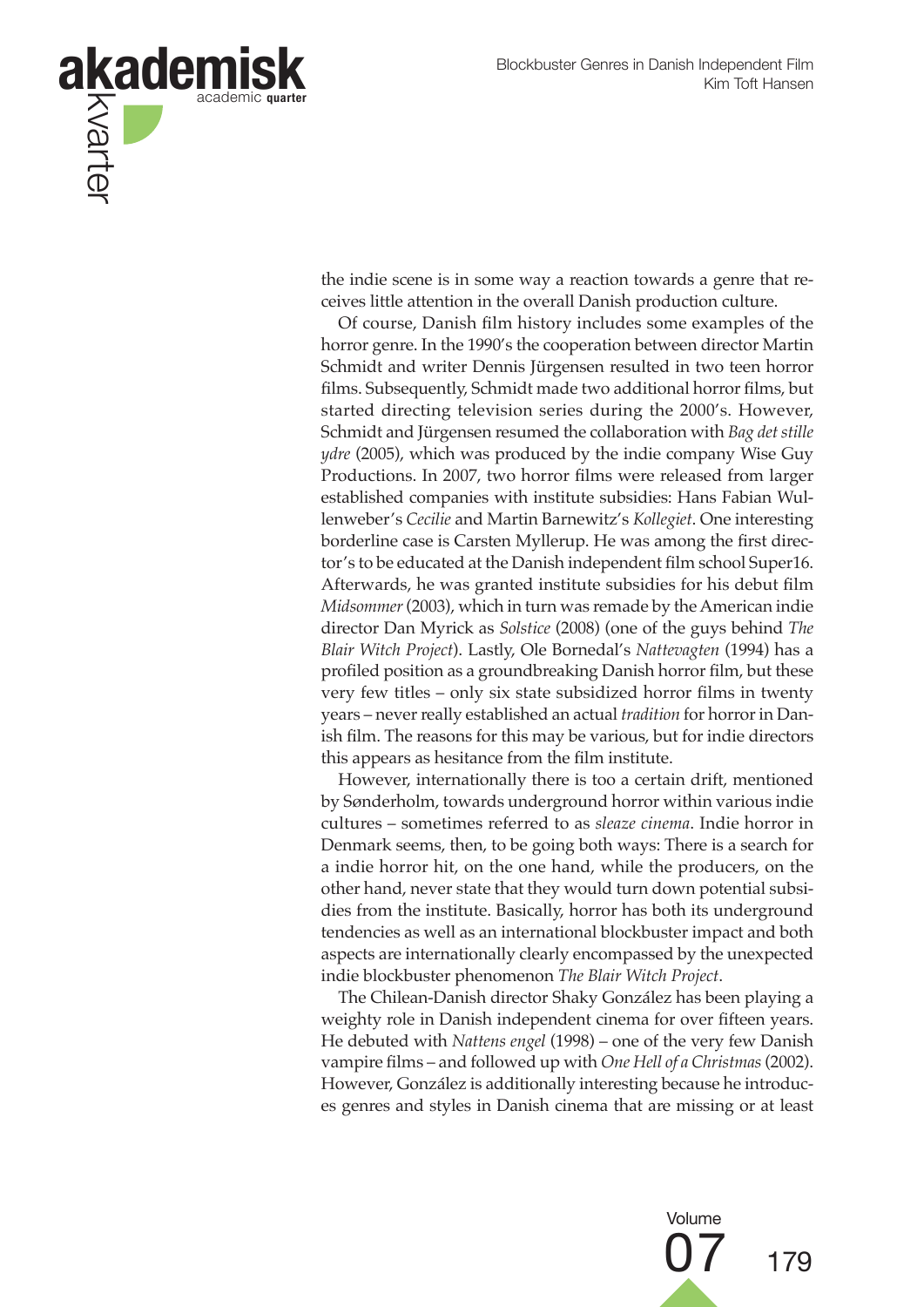

very rare. His post-apocalyptic short film 'The Last Warrior' (2010) is mainly a spoof of 80's action-adventure films such as the *Mad Max*-series (1979-85) and *Conan the Barbarian* (1982). Underlining the action-adventure spoof, Eric Holmey replays his own role from *Conan the Barbarian*. González's third feature film *Pistoleros* (2007) is, then, an action film and a gangster drama in the style of Robert Rodriguez and Quentin Tarantino, which basically means the ironic, humorous, violent exploitation action style sometimes referred to as *grindhouse* or even *tarantinoesque* (Holm, 2004: 139).

Several of my respondents – for instance the actor David Sakurai and horror director Svend Ploug Johansen – not only refer to Rodriguez as a stylistic inspiration, but they also directly place his book *Rebel Without a Crew* (1995) as a programmatic and strategic toolbox: 'If you want to be a filmmaker and you can't afford film school, know that you don't really learn anything in film school anyway' writes Rodriguez (1995, p. xiii). Rodriguez has – for indie directors not only in Denmark – become a voice for a generation of filmmakers focussing on a general 'do it yourself' culture. In many of my interviews, this is underlined by a recurrent reference to the indie filmmaker's love and care for film in itself and the subsidised film as a creativity killer based on a sense of economic bureaucracy.

González's genre interests connect the two most conspicuous genres on the indie scene: horror and gangster action, which are both very prevalent in his debut film with obvious similarities with Robert Rodriguez's *From Dusk till Dawn* (1996).4 As a reaction towards the dominance of realism in Danish cinema, González maintains his interests in directing films that – with his own phrase – 'are larger than life' Qualitatively, this means heavy doses of action and the supernatural with a sense of humour. Gangster action is, generally, a conspicuous genre or style among Danish indies. Jonas Kvist Jensen's *Brutal Incasso* (2005) – co-written by Kim Sønderholm – appropriates Rodriguez's aesthetic violence with an evident hint at Quentin Tarantino's early films. David Noel Bourke's *No Right Turn* (2007) employs aesthetic violence in a stylistic blend of tarantinoesque gangster violence and art house pulp. Shaun Rana's *Westbrick Murders* (2010) draws heavily on Rodriguez's *Sin City* (2005). Dennis Bahnsen's *Krokodillerne* has an evident scent of Tarantino while at the same time drawing heavily on Lasse Spang Olsen's Danish gangster action comedies. In two short films, Philip Th. Pedersen picks up the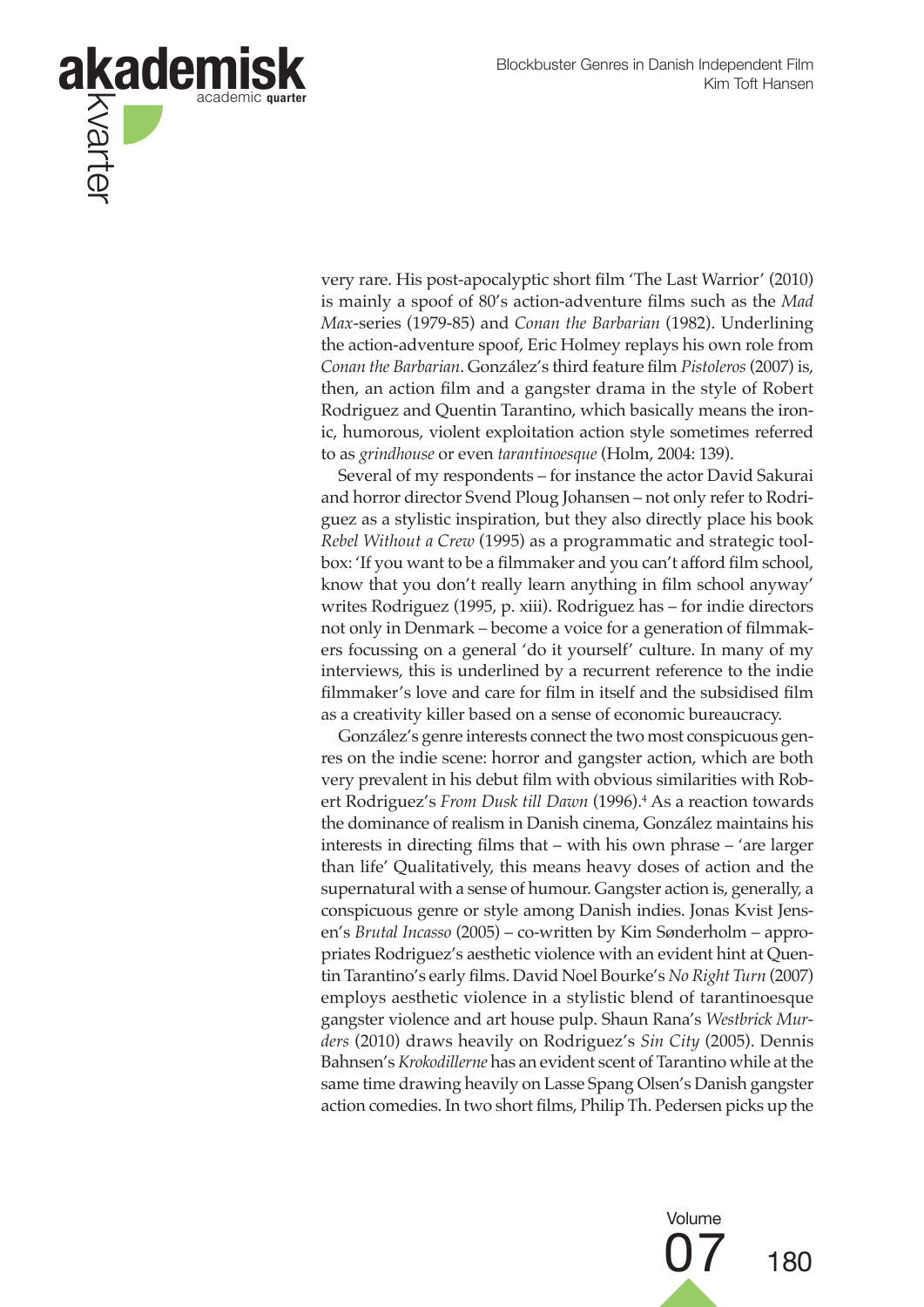

gangster drama in very different ways: 'The Fro' (2011) is a spoof of a humourous blackspoitation gangster drama while 'Små mænd' is more in tune with socio-realistic gangster films such as Nicholas Winding Refn's *Pusher*-trilogy (1996-2005). 'Små mænd' focuses on the relationship between Danish gangsters and integration, which is also an incorporated component in Kaywan Mohsens low-budget productions *Eye for Eye* (2008) and *Made in Denmark* (2012). Dennis Petersen's *Det perfekte kup* (2008) is more in tune with the mentioned lightweight Danish gangster comedies, a sort of a rough version of *Olsen Banden* (1968-2008), while Stefan Kjær Olsen's 'Blodbødre' (2013) is perhaps the indie production that comes the closest to a realistic portrait of Danish criminals.

In general, the gangster drama in Danish indiefilm points in different directions, but the films that are both feature length and widely distributed on a video format (*Westbrick Murders, Brutal Incasso*, *Krokodillerne*, *No Right Turn*, *Nattens engel* and *Pistoleros*) all accentuate a style that has been rarely used in Danish cinema. Gangster drama in Denmark has mostly been articulated through two lines of interests. The first one is a light folk comedy version modelled after *Olsen Banden* and similar examples, and the other one is a serious and aestheticised violent version primarily voiced by Nicholas Winding Refn. Tarantino and Rodriguez combined rough violence with a light humoresque tonality, which – as a result in Danish indiefilm – becomes an interesting blend of humour and violence with an inspiration from the two path-breaking American directors. In Denmark, Lasse Spang Olsen paved the way for this type of film with his blockbuster hits *I Kina spiser de hunde* (1999) and *Gamle mænd i nye biler* (2002), which are mentioned as inspiration by indiedirector Jonas Kvist Jensen – and Jensen's *Brutal Incasso*  has obvious thematic and title similarities with Olsen's *Incasso* (2004). Generally, this means that Danish cinema of course has its narrative tradition of various gangster dramas, but besides Olsen's films, the humouresque, aestheticised and violent version of the style has worked its way into films produced without state subsidies. Interestingly enough, two of Olsen's latest films – *Den gode strømer* (2004) and *Den sidste rejse* (2011) – was made without funding from the film institute.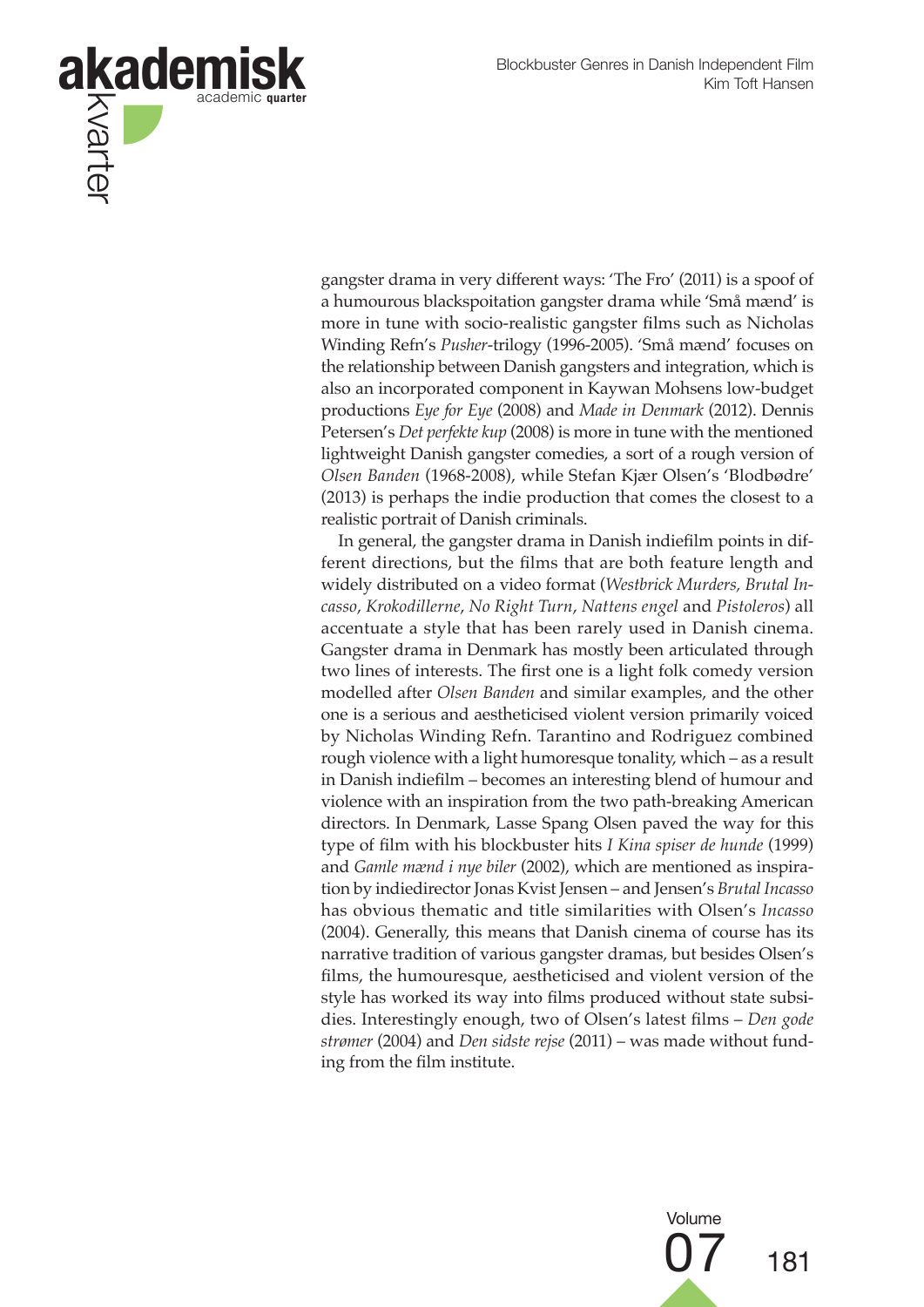

**Indies in Denmark: counterpublics or training camps?** In my interviews, there seems to be a gradual transition from being truly independent (dubbed 'guerrilla style' by David Noel Bourke) towards being a part of the establishment. Hesitance towards the film institute comes directly from a sense of reluctance towards genre cinema, which indirectly means that indie directors fear losing generic control of their projects if they were to do what it takes to be granted subsidies. In some cases, participants express that they seem to play a subordinated role and feel particularly pressured by the establishment; these are the filmmakers I would describe through *institutional independency*. It is within this group we find the voices that are the most critical and to some extent here we, as well, find most of the horror and action productions, which seems to link critique of state subsidies with specific absent styles and genres in Danish cinema. The main reason why they are institutionally independent is the fact that they have either been turned down by the institute or basically expect to be if they apply for funding with a specific genre project.

In other cases, participants highlight that they are in the film business because they feel a need to be and not in opposition to institutions and production companies; I would call this grouping *aspiring independency*. These two groups are not at all clearly separable, and there are developments back and forth from one group into the other. One obvious example is, of course, the director Nicholas Winding Refn, who left the Danish Film School (the establishment) in order to shoot *Pusher*, but today he is granted substantial subsidies for his feature films. The Swedish director Johan Melin made his second feature *Preludium* (2008) in Denmark as an indie director, but he was granted subsidies for his third film *Profetia* (2009). Shaky González too moves back and forth between state funded film and independent produtions, but he still insists on being indie, because the most of what he has made has been indie.

This means that the Danish film culture in general seems marked within by what Nancy Fraser has called 'multiple publics', but among these there may be 'interpublic relations' (Fraser, 1990, p. 65- 66): Institutionally independent filmmakers, such as David Noel Bourke or Sohail A. Hassan, can then, within the Danish film culture, be described through Fraser's term *subaltern counterpublics*: 'they are parallel discursive arenas where members of subordinated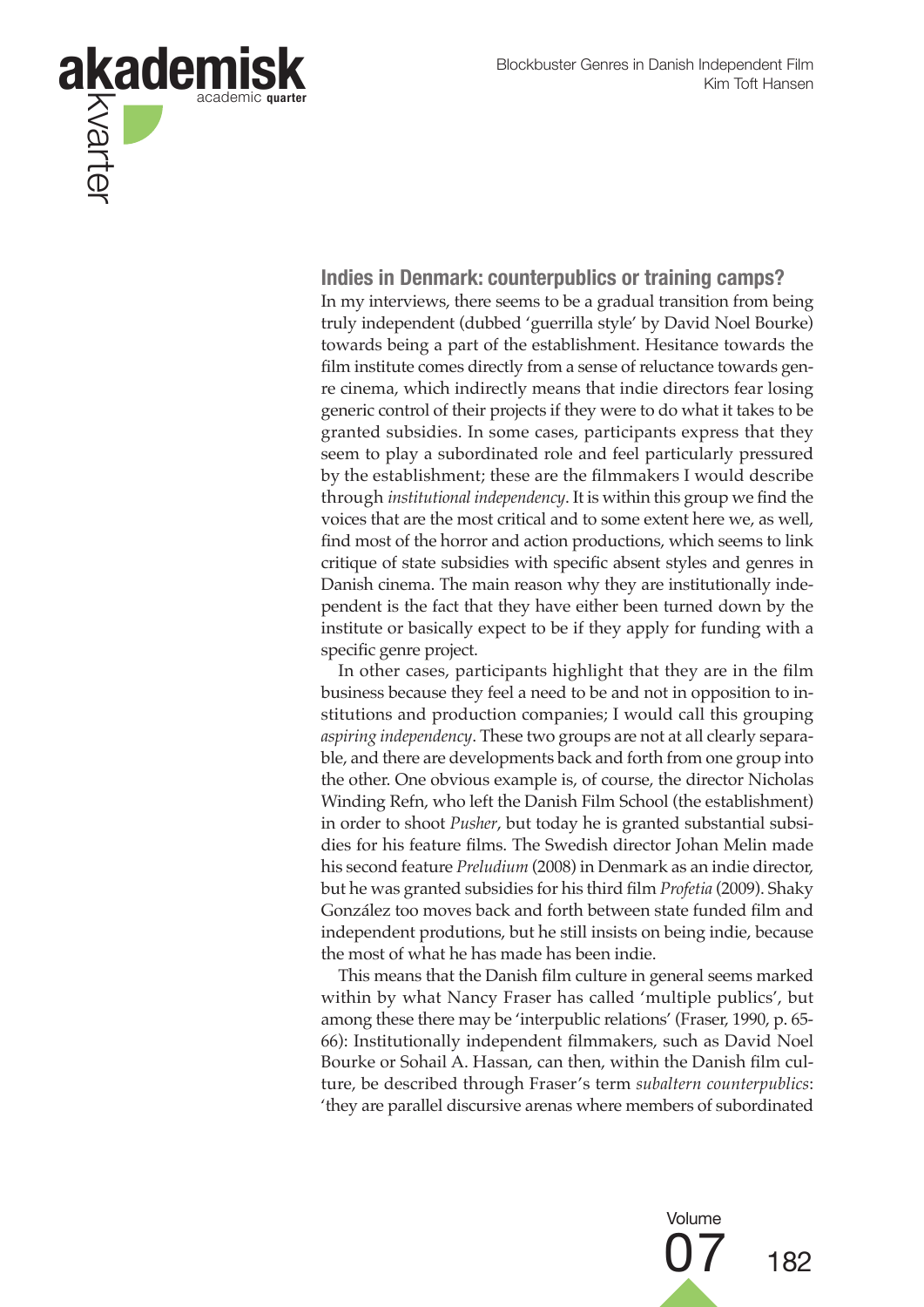

social groups invent and circulate counterdiscourses' (Fraser, 1990, p. 67). The counterdiscourses are, then, the films themselves and ways to finance and produce film. Rather than being countercultural, aspiringly independent filmmakers, such as Charlotte Madsen or David Sakurai, can be explained by what Jostein Gripsrud – drawing on Nancy Fraser – calls *training camps*: 'these counterpublics would often tend to regard themselves as training camps and waiting rooms for aspiring future participants in the "proper", national public sphere' (Gripsrud, 2010, p. 5). Here, the specific national public sphere would the established, subsidised film culture. However, critique may come from both sides of the matter and even from established and state subsidised filmmakers as well (cf. Vuorola and Hjortshøj, 2013).

In conclusion, Danish independent cinema seems to react, through such genres or styles, against an established film cultural and institutional focus on social realism and light comedy. Reality may not be as obvious as the environment itself makes it seem if we ask the film institute itself, says Rasmus Horskjær (film consultant at DFI), but nevertheless the indies are clearly doing something different than Danish cinema in general has been doing: There *is* no real tradition for horror in Denmark, while the gangster drama – perhaps stemming from films like *Olsen Banden* – still mainly fuses with non-violent satire and comedy. These genres and styles are, then, appropriations of international trends and, thus, introduced in a Danish film culture that seems to have a stylistic void.5 Quantitatively, indie filmmakers in Denmark then seem to have a point. To some extent, Horskjær defends his position as a film consultant by underlining that he does not subsidise certain genres, but funds what he terms 'good films' in general. However, he acknowledges the fact that specifically horror has been almost absent in Danish cinema. Claus Ladegaard (DFI head of Production and Development) admits that 'subsidies for horror film historically has been modest', but he assumes that this may change (Lindberg, 2012). Whether or not Danish indiefilm, qualitatively, lives up to the expectation of supplying Danish cinema with an alternative is a study left for later. And if change in Danish cinema is about to come, only time will tell.

Volume

07 <sup>183</sup>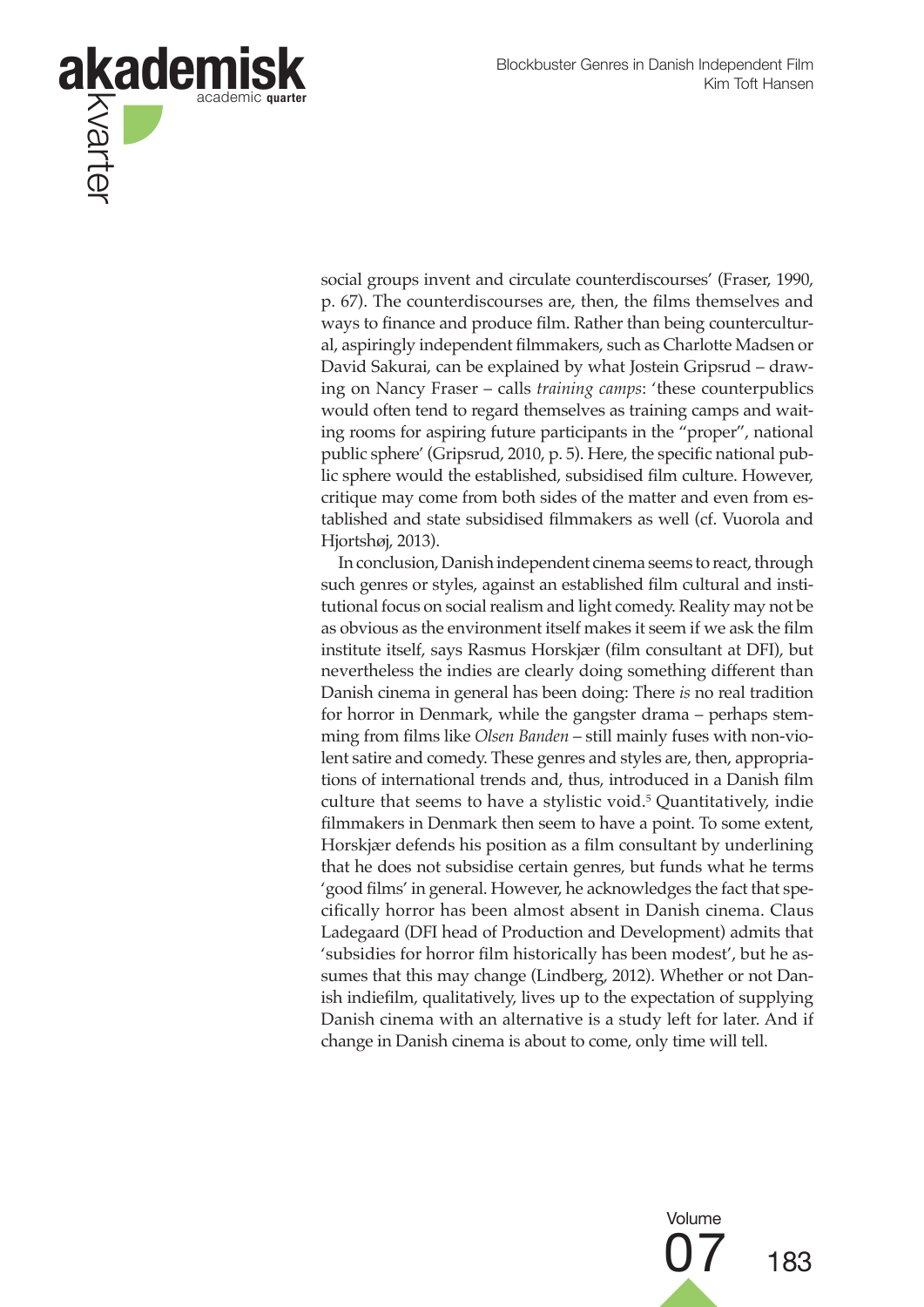

## **References**

- Berra, J., 2008. *Declarations of Independence: American Cinema and the Partiality of Independent Production*. Bristol: Intellect.
- Fraser, N., 1990. Rethinking the Public Sphere: A Contribution to the Critique of Actually Existing Democracy. *Social Text*, 25/26, pp. 56-80.
- Gripsrud, J., 2010. Television in the Digital Public sphere. In: J. Gripsrud, ed. 2010. *Relocating Television: Television in the Digital Context*. New York: Routledge. pp. 3-26.
- Hansen, K.T., 2013a. In i och ut ur det moderna Modernismens realism i dansk spelfilm. In: D. Brodén and K. Noheden, eds. *I gränlandet. Nye perspektiv på filmisk modernism*. Möklinta: Gidlunds Förlag. pp. 199-219.
- Hansen, K.T., 2013b. Kongen af dansk indie-film. In: *Filmmagasinet Ekko*, [online]. Available at: <http://www.ekkofilm.dk/artikler/ kongen-af-dansk-indie-film/> [Accessed 3 December 2013].
- Holm, D.K., 2004. *Quentin Tarantino*. Herts: Pocket Essentials.

Holm, D.K., 2008. *Independent Cinema*. Herts: Kamera Books.

- Horsley, J., 2005. *Dogville vs. Hollywood The War Between Independent Film and Mainstream Movies*. London: Marion Boyars Publishers, Ltd.
- King, G., 2005. *American Independent Cinema*. New York: I.B. Taurus.
- Langkjær, B., 2012. *Realismen i dansk film*. Frederiksberg: Samfundslitteratur.
- Lindberg, K., 2012. Horrorfilm-folk ønsker eksportstøtte. *Berlingske: Kultur*, 28 Sep. p. 26.
- Meho, L.I., 2006. E-Mail Interviewing in Qualitative Research: A Methodological Discussion. *Journal of the American Society for Information Science and Technology*, 57(10), pp. 1284-1295.
- Merritt, G., 2000. *Celluloid Mavericks A History of American Independent Film*. New York: Thunder's Mouth Press.
- Newman, M.Z., 2011. *Indie: An American Film Culture*. New York: Columbia University Press.
- Opdenakker, R., 2006. Advantages and Disadvantages of Four Interview Techniques in Qualitative Research. *Forum: Qualitative Social Research*, [online] 7(4). Available at: <http://nbn-resolving. de/urn:nbn:de:0114-fqs0604118> [Accessed 3 December 2013].
- Rodriguez, R., 1995. *Rebel Without a Crew: Or How a 23-Year-Old Filmmaker with \$7000 Became a Hollywood Player*. New York: Plume.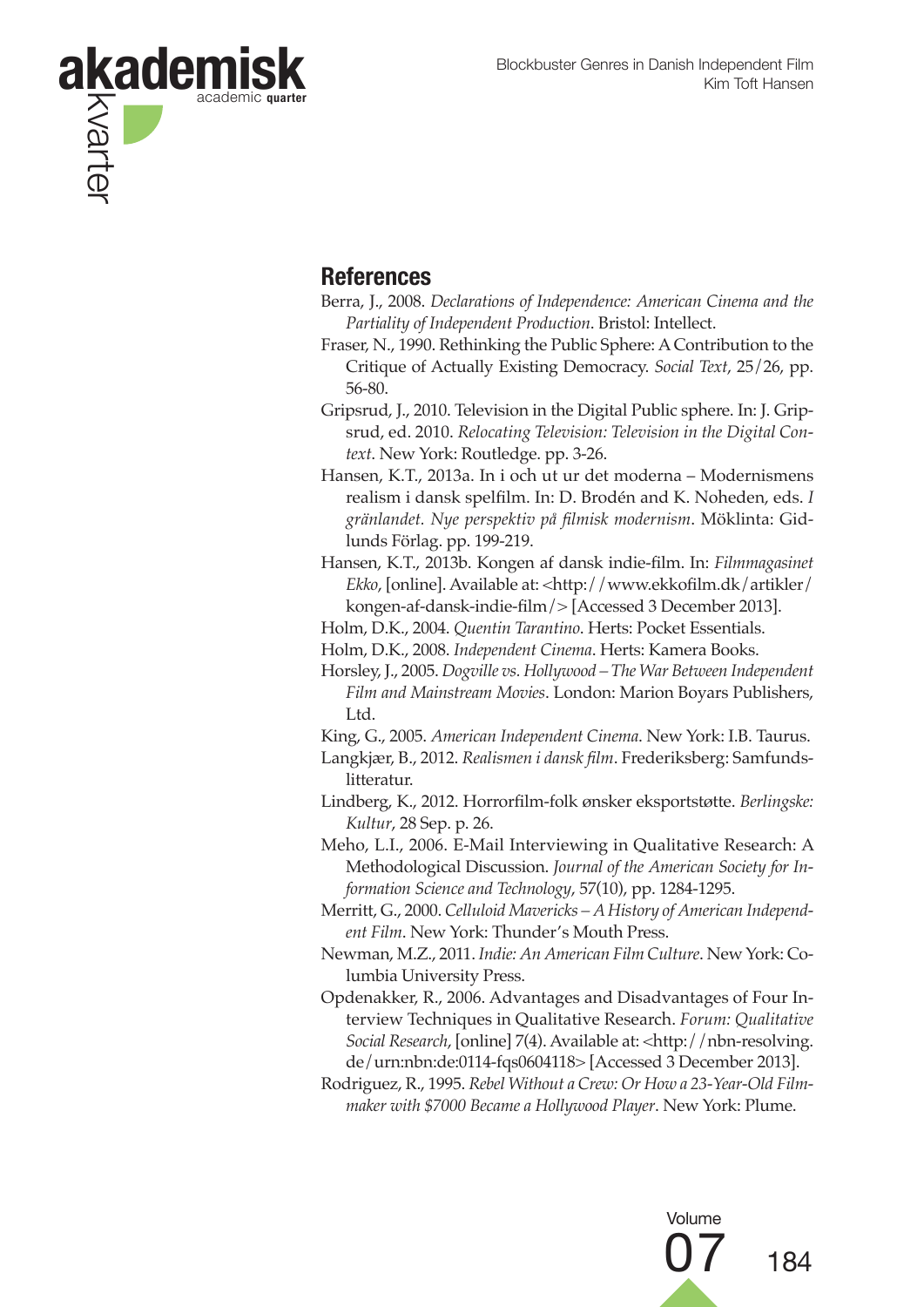

Vuorola, M. and M. Hjortshøj, 2013. Kunstnere frygter filmkonsulenterne. *Politiken: Kultur*, 24 Apr. p. 1.

### **Film References**

- *Kære Irene*, 1971. [Film] Directed by Christian Braad Thomsen. Denmark: Kollektiv Film.
- *Conan the Barbarian*, 1982. [Film] Directed by John Milius. USA: Dino De Laurentiis Company.
- *Nattevagten*, 1994. [Film] Directed by Ole Bornedal. Denmark: Obel Film.
- *From Dusk till Dawn*, 1996. [Film] Directed by Robert Rodriguez. Denmark: Miramax Films.
- *Nattens engel*, 1998. [Film] Directed by Shaky González. Denmark: Wise Guy Productions.
- *I Kina spiser de hunde*, 1999. [Film] Directed by Lasse Spang Olsen. Denmark: Steen Herdel Filmproduktion.
- *The Blair Witch Project*, 1999. [Film] Directed by Daniel Myrick and Eduardo Sánchez. USA: Haxan Films.
- *One Hell of a Christmas*, 2002. [Film] Directed by Shaky González. Denmark: Wise Guy Productions.
- *Gamle mænd i nye biler*, 2002. [Film] Directed by Lasse Spang Olsen. Denmark: Obel Film/Thura Film.
- *Midsommer*, 2003. [Film] Directed by Carsten Myllerup. Denmark: Cosmo Film.
- *Last Exit*, 2003. [Film] Directed by David Noel Bourke. Denmark: Last Exit Productions.
- *Den gode strømer*, 2004. [Film] Directed by Lasse Spang Olsen. Denmark: Endaxi Film/Unspeakably Wicked Pictures.
- *Brutal Incasso*, 2005. [Film] Directed by Jonas Kvist Jensen. Denmark: Lone Tower Visuals.
- 'Historien om en mor', 2005. [Short film] Directed by Svend Ploug Johansen. Denmark: K2 Productions/Epic Sound.
- *Bag det stille ydre*, 2003. [Film] Directed by Martin Schmidt. Denmark: Wise Guy Productions.
- *Last Exit*, 2005. [Film] Directed by Robert Rodriguez. Denmark: Dimension Films/Troublemaker Studios.
- *Glimt*, 2006. [Film] Directed by Nicolas Russel Bennetzen. Denmark: Fuld Fart Film.

Volume 185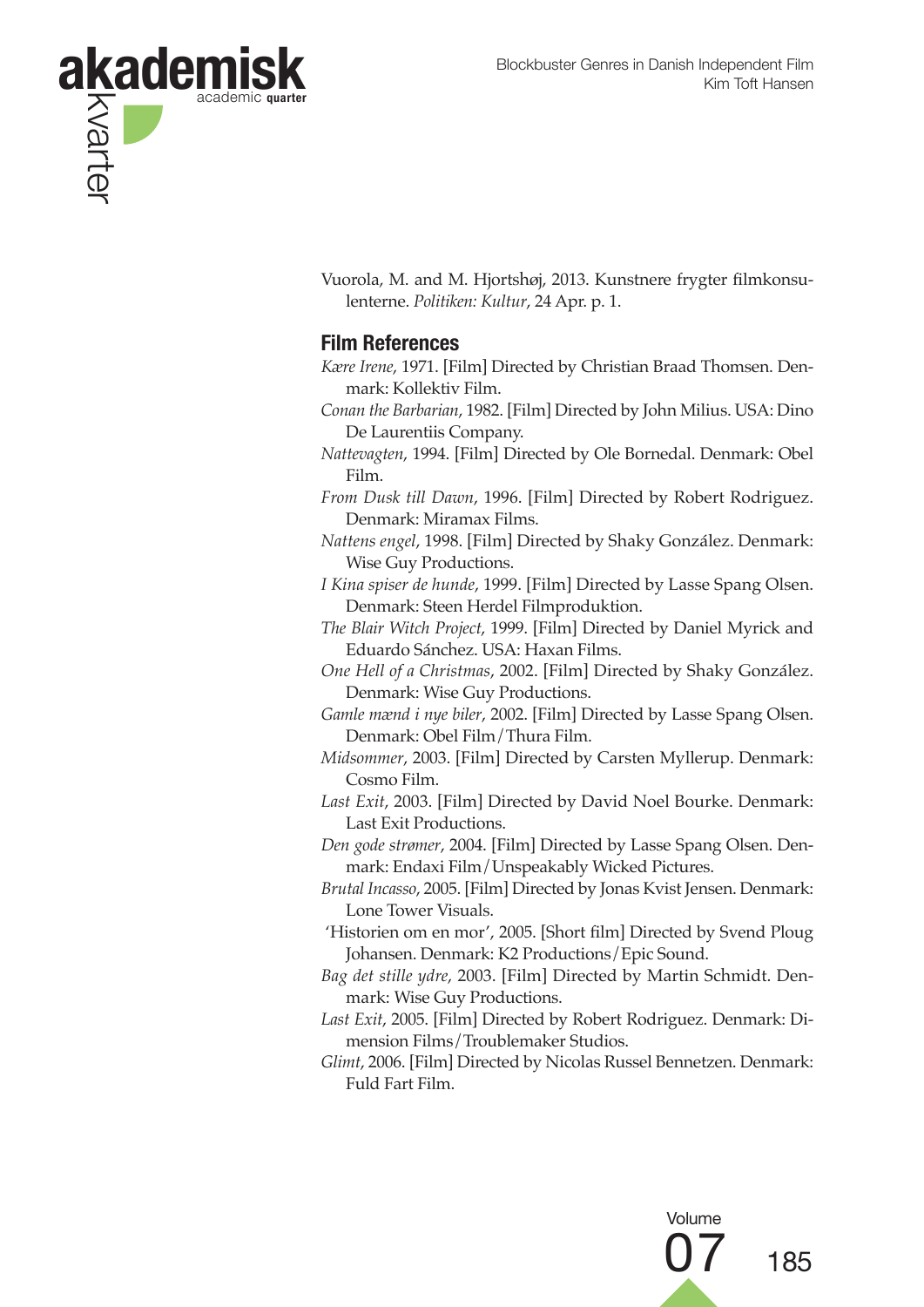

- *No Right Turn*, 2007. [Film] Directed by David Noel Bourke. Denmark: Last Exit Productions.
- *Paranormal Activity*, 2007 [Film] Directed by Oren Peli. USA: Solana Films/Blumhouse Productions.
- *Pistoleros*, 2007. [Film] Directed by Shaky González. Denmark: MA Productions/Cut1Movie.
- *Cecilie*, 2007. [Film] Directed by Hans Fabian Wullenweber. Denmark: Nimbus Film.
- *Kollegiet*, 2007. [Film] Directed by Martin Barnewitz. Denmark: Nordisk Film.
- *Krokodillerne*, 2008. [Film] Directed by Dennis Bahnsen. Denmark: Suicide Films.
- *Solstice*, 2008. [Film] Directed by Daniel Myrick. USA: Endgame Entertainment / Solstice Productions.
- 'Skizo', 2008. [Short film] Directed by Svend Ploug Johansen. Denmark: SBS Productions.
- *Preludium*, 2008. [Film] Directed by Johan Melin. Denmark: Bullitt Film/Thief Productions.
- *Profetia*, 2009. [Film] Directed by Johan Melin. Denmark: Bullitt Film.
- *Rovdrift*, 2009. [Film] Directed by Emil Ishii. Denmark: Apotheosis Film.
- 'Global Alarm' 2009. [Short film] Directed by Svend Ploug Johansen. Denmark: SBS Productions.
- *Westbrick Murders*, 2010. [Film] Directed by Shaun Rana. Denmark: Revolver Films.
- *Opstandelsen*, 2010. [Film] Directed by Casper Haugegaard. Denmark: Jawbreaker Productions.
- *Den sidste rejse*, 2011. [Film] Directed by Lasse Spang Olsen. Denmark: OrigiCorp.
- 'Små mænd', 2011. [Short film] Directed by Philip Th. Pedersen. Denmark: Phenomena Pictures.
- 'The Fro', 2011. [Short film] Directed by Philip Th. Pedersen. Denmark: Phenomena Pictures.
- 'Ansigtet', 2012. [Short film] Directed by Svend Ploug Johansen. Denmark: SBS Productions.
- *Craig*, 2008. [Film] Directed by Kim Sønderholm. Denmark: Cetus Productions.
- *Eye for Eye*, 2008. [Film] Directed by Kaywan Mohsen. Denmark: Royal1.

Volume 186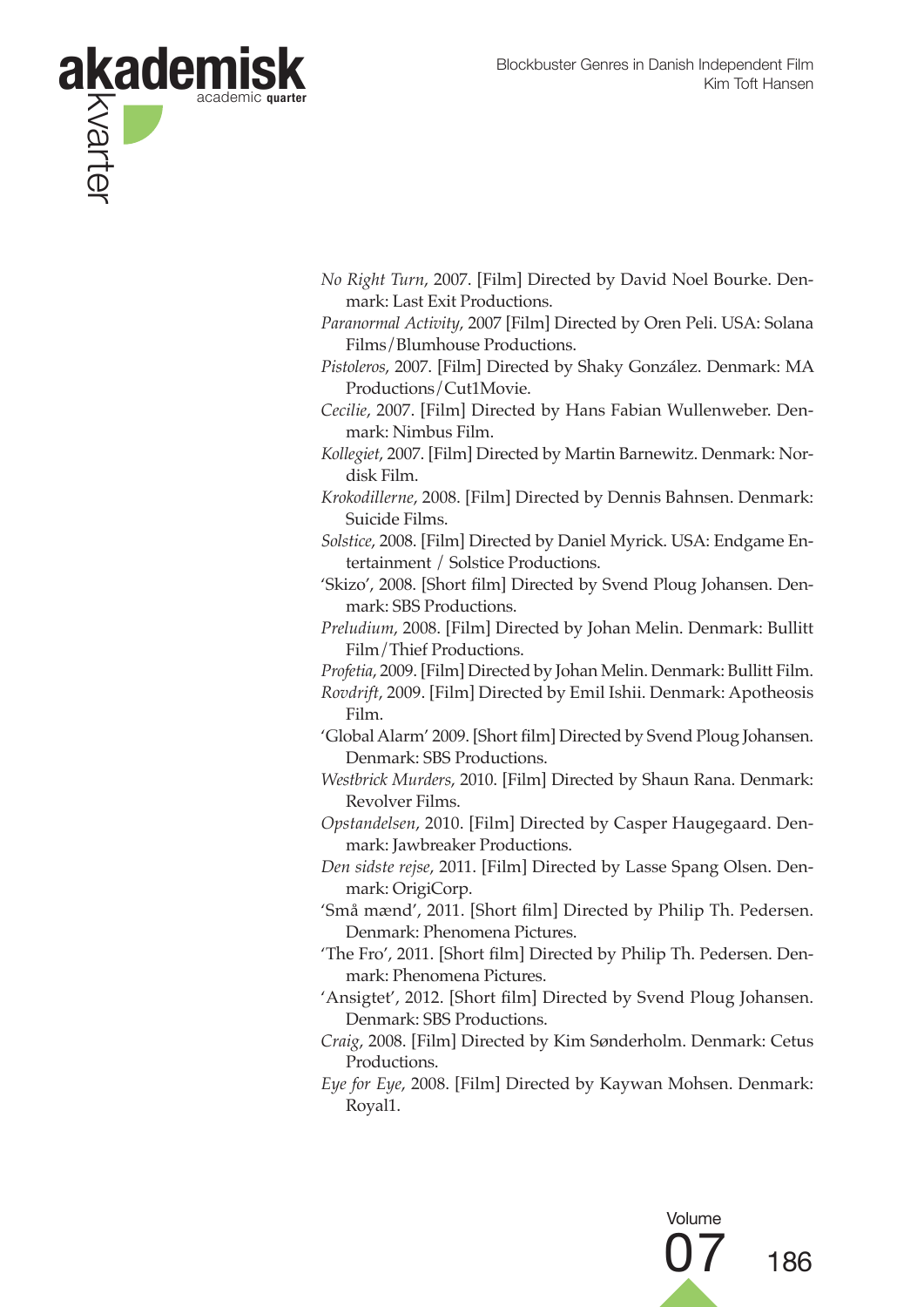

- *Det perfekte kup*, 2008. [Film] Directed by Dennis Petersen. Denmark: Gonnabe.
- 'The Last Warrior', 2010. [Short film] Directed by Shaky González. Denmark: First Tribe Films.
- *Tour de Force*, 2010. [Film] Directed by Kim Sønderholm. Denmark: Cetus Productions.
- *Olive*, 2011. [Film] Directed by Patrick Gilles and Hooman Khalili. USA: Cave Scribe.
- *Made in Denmark The Movie*, 2012. [Film] Directed by Kaywan Mohsen. Denmark: Royal1.
- *Little Big Boy*, 2012. [Film] Directed by Kim Sønderholm. Denmark: Apotheosis Film.
- *Caroline den sidste rejse*, 2012. [Film] Directed by Henrik Kolind. Denmark: Roberta Film.
- 'Blodbrødre', 2013. [Short film] Directed by Stefan Olsen. Denmark: Idéfabrikken.

#### **Notes**

- 1 This article is part of a larger work in progress about Danish independent cinema and low budget productions in Denmark. I have published various interviews with players in the field – for example, Mustafa Ali, David Noel Bourke, Sohial A. Hassan, Svend Ploug Johansen, David Sakurai, and Jonas Kvist Jensen – in the online magazine *Kulturkapellet*. You may consult these for more information.
- 2 The Danish Film Institute was established in 1972 as a continuation of state-financed film subsidies through Filmfonden (est. 1964). In 1997 Statens Filmcentral and Det Danske Filmmuseum were closed and placed under The Danish Film Institute as an umbrella organisation. The Danish Film School was establised in 1966. However, the idea of state subsidies goes back to the establishment of Statens Filmcentral in 1938 with the intention of supporting film without commercial interests.
- 3 In between 'Skizo' and 'Ansigtet' we find the *post-apocalyptic* short film 'Global Alarm' (2009), which was a theme and genre that was taken up by a number of indie directors in the film festival MovieBattle 2010 and released on the compilation DVD *Wasteland Tales* (2010).
- 4 For additional information about González, see Hansen (2013b).
- 5 I should note that Danish independent cinema as well has its component of what Holm calls 'non-conformist films stripped of the predictable or familiar story structures' (Holm, 2008, p. 14). This is sometimes termed

Volume

187